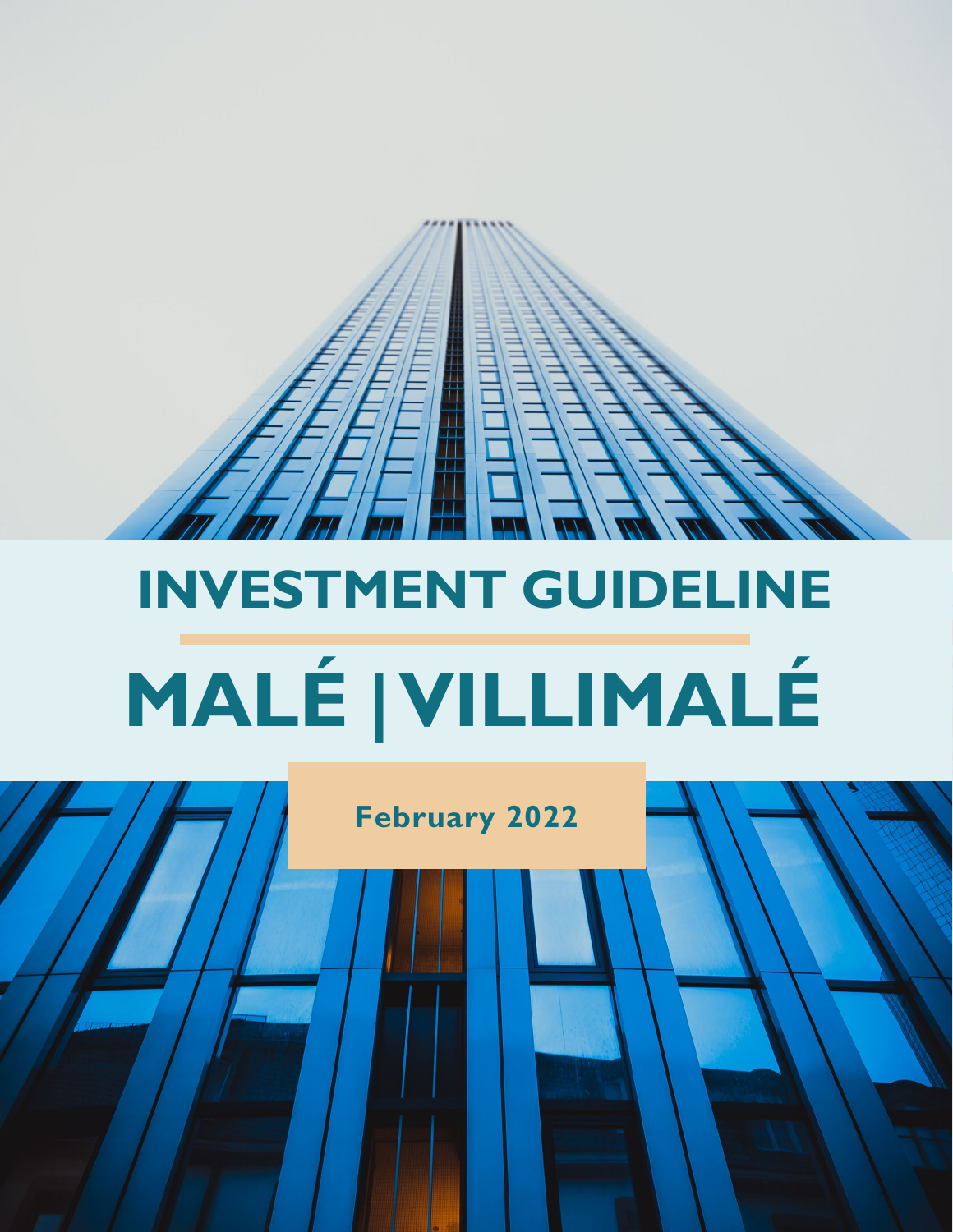

### **TABLE OF CONTENTS**

|  | 1. Announcement of Request for Proposal (RFP) 4 |  |
|--|-------------------------------------------------|--|
|  |                                                 |  |
|  |                                                 |  |
|  |                                                 |  |
|  |                                                 |  |
|  |                                                 |  |
|  |                                                 |  |
|  |                                                 |  |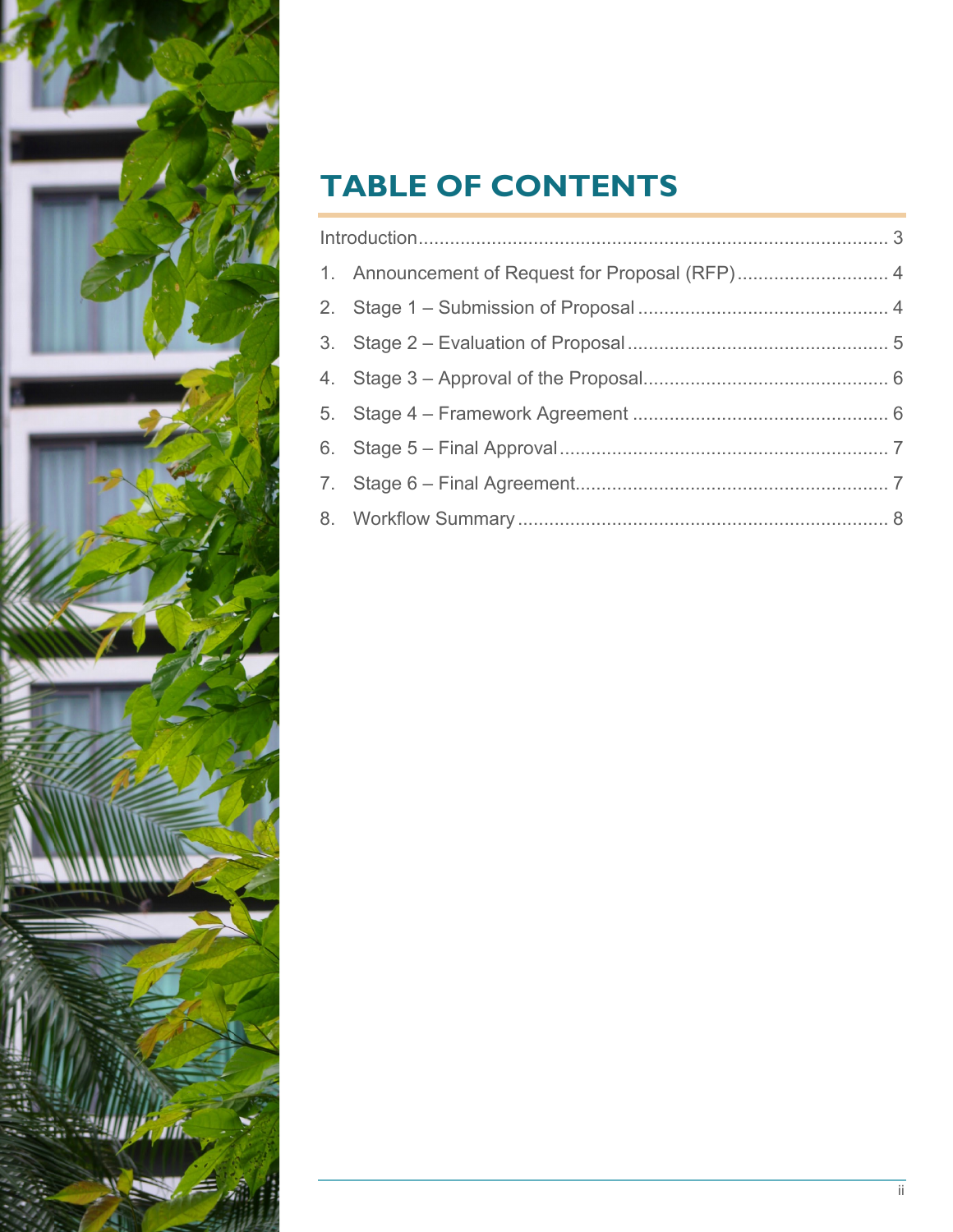# <span id="page-2-0"></span>**INTRODUCTION**

All investments falling under the mandate of the Malé City Council for Malé and Villimalé shall be carried out under the guidelines and procedures as set out below.

The basis of these guidelines and procedure is to follow a transparent, fair and equitable process for giving opportunities for investments to proponents who have an interest in partnering with the Malé City Council in the developments as planned out for the greater Malé region.

The investment opportunities shall be invited through Request for Proposals (RFP's), which shall define the specifics of each opportunity and the procedure for submission, evaluation and confirmation of an award of an investment. The RFP process shall be carried out as per the general guideline and procedures as detailed below.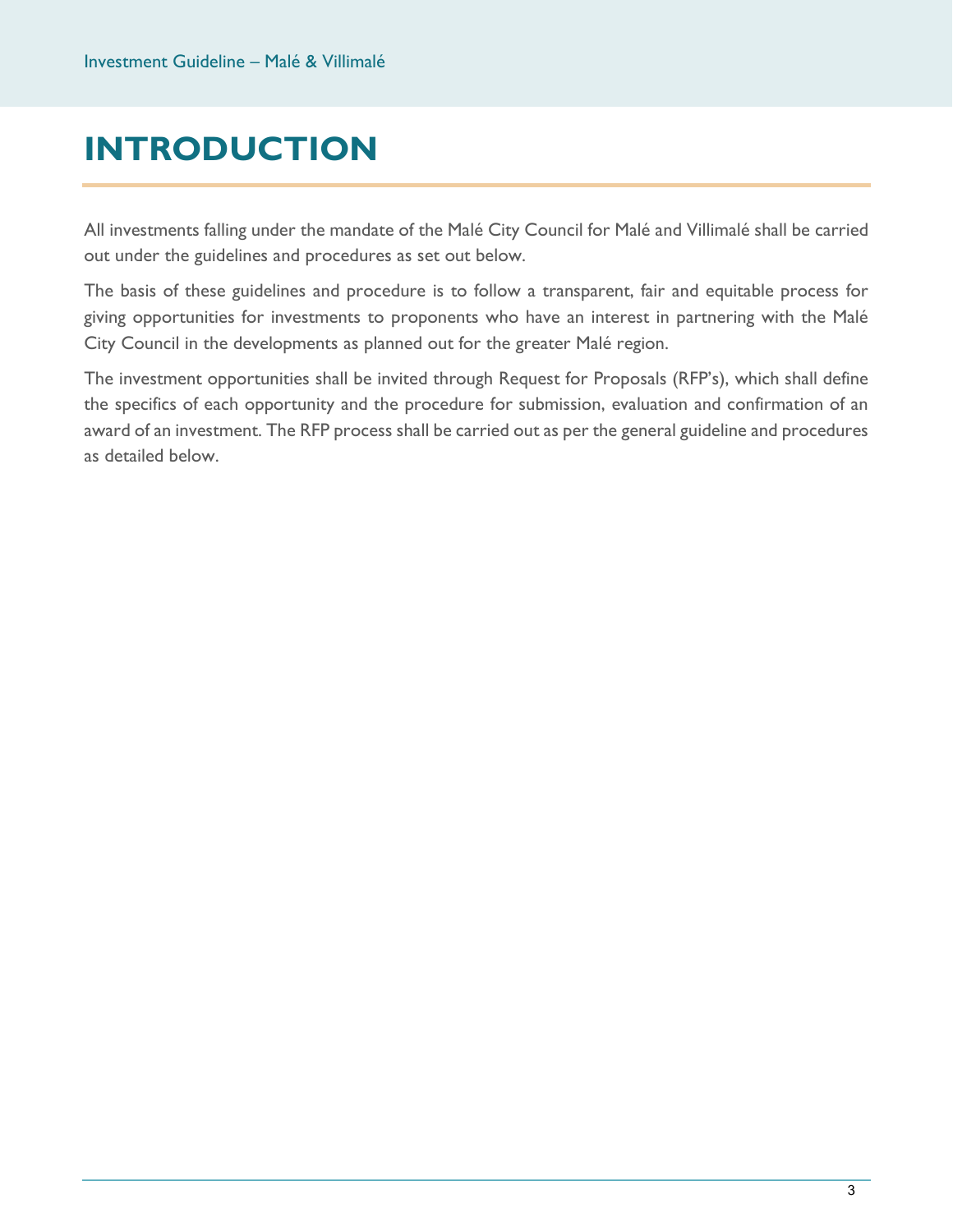# <span id="page-3-0"></span>**1. ANNOUNCEMENT OF REQUEST FOR PROPOSAL (RFP)**

The Malé City Council or its subsidiary companies or entities shall make a formal announcement in related public medium opening up opportunities for submission of Request for Proposal (RFP).

Each RFP shall be specific to the investment opportunity and the terms of investment shall be based on the requirements of the investment.

Proponents who wish to partake in the opportunity should comply with the requirements as set out in the announced RFP's and any submission not in conformity with the RFP requirements may not be accepted.

# <span id="page-3-1"></span>**2. STAGE 1 – SUBMISSION OF PROPOSAL**

Any proponent who takes part in the Request for Proposal (RFP) shall submit the proposal by filling out the relevant Application form as given in the RFP document.

Along with the requirements as given in each RFP and the relevant application form, the following is a general checklist of documents/details that may be required for submission for the application to be valid. Note that the list proposed below is also for reference purposes only and the requirement may differ based on the specifics of the RFP.

- **RFP Application Form –** Cover application form specific to the Investment
- **Company Profile**  Profile of the Proponent and/or related subsidiaries
- **Project Selection –** The specific investment opportunity selected by the Proponent
- **Bid Security and Performance Security**  Refer RFPs for individual requirements
- **Summary of Investment Model** Method of investment proposed
- **Operating Business Model** Method of operating/managing the investment
- **Audited Financial Statements**  The most recent Audited Financial statements
- **Reference Documents** Project award / completion documents, project profiles … etc.
- **Due Diligence Declaration**  Tax and Litigation clearances as may be required
- **Business Plan**  Details of how the Proponent shall operate the asset and generate income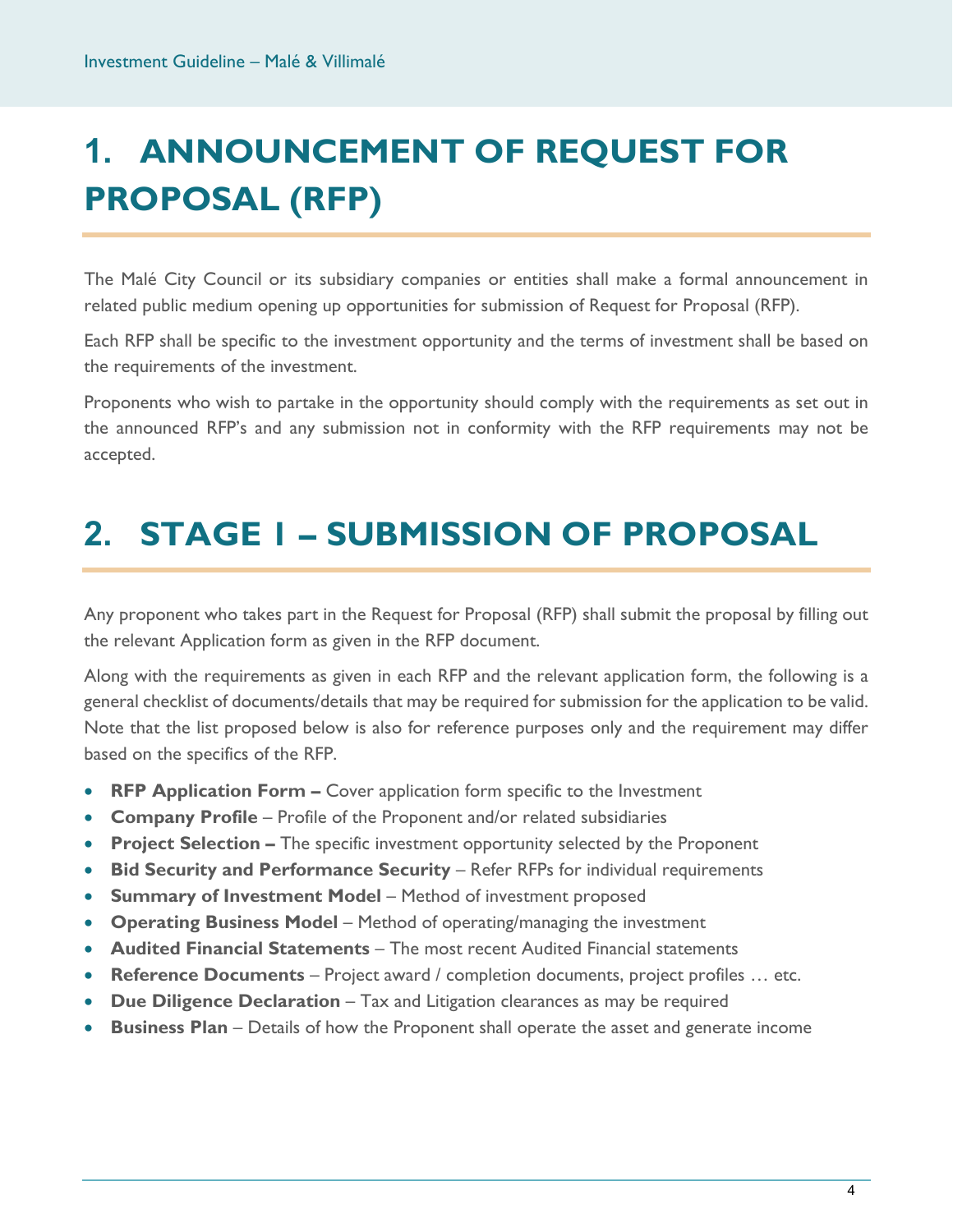# <span id="page-4-0"></span>**3. STAGE 2 – EVALUATION OF PROPOSAL**

Following any required clarifications, the submitted proposals shall be evaluated in compliance with the requirements as specific to the announced RPF requirements.

Generally, the proposals shall be evaluated based on the following criteria:

#### • **Income realized to Council**

As the primary goal of implementing the developments by the Malé City Council is to generate sustainable income to the Malé City Council, the RFP shall factor in options for the Proponents to propose income to the council either as lease rent or spaces from the development for the Malé City Council to generate income.

#### • **Financials of the Proponent**

The proponent's capability and capacity to undertake the investment as proposed shall be assed based on areas such as the liquidity, gearing and financial support available to the proponent. The primary requirement being assessed in this area shall be the financial capacity of the proponent to undertake as proposed.

#### • **Experience of the Proponent**

Whilst proponents are at liberty to undertake various investments in terms of diversification of their portfolio or the perceived profitability of investments, the primary assessment requirement here is for proponents to have sufficient experience in the proposed area of investment to give confidence that the proponent has the technical capacity to undertake the investment as proposed.

#### • **Project Financial Model**

With the primary goal of the opportunities being the development of assets and creation of value on the asset, the key assessment criteria is that the proponent proposes financing models for the development which minimizes the risk and leverage on the asset being developed.

#### • **Project Operating Model**

The long-term goal is for the development of the assets and to add the assets to the overall product portfolios of the Malé City Council as a means of generating sustainable income. Hence, the key assessment criteria shall be the best match towards the creation of the asset and the maximum sustainable income derived by the Malé City Council on completion of the investment.

#### • **Proponents Due Diligence clearance**

Whilst the Malé City Council welcomes development partners who have the potential to help achieve the vision of the Malé City Council, preference shall be given to investment partners who comply with the regulatory requirements of the operating and home countries in terms of key areas such as tax, regulatory and legal compliance.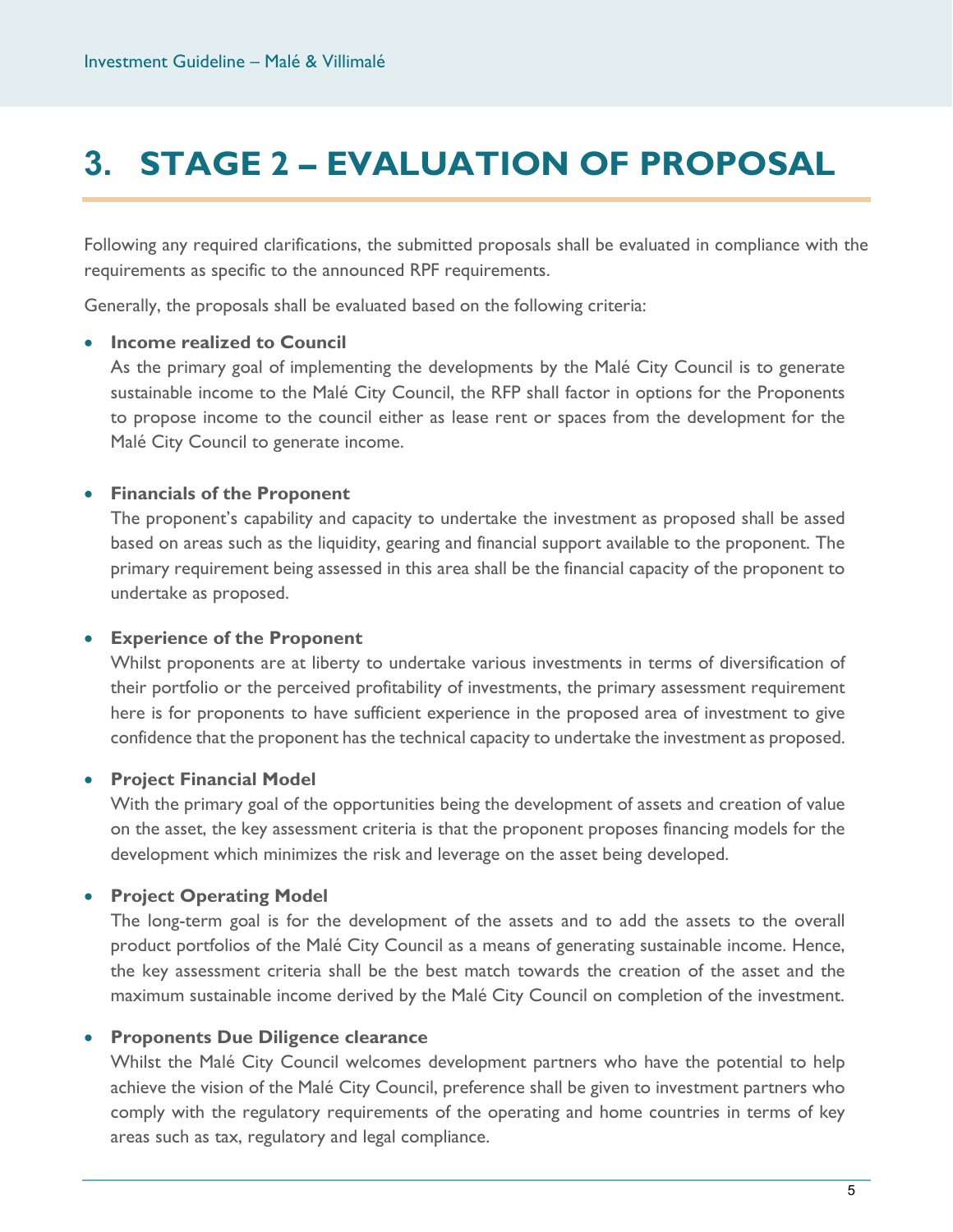# <span id="page-5-0"></span>**4. STAGE 3 – APPROVAL OF THE PROPOSAL**

Should the proponent's proposal pass the initial evaluation, the proposal shall be forwarded to management for decision on moving forward. Whilst the proposal may have passed the evaluation stage, it shall be the management's decision, on whether the proposal shall move onto the next stage.

Where possible, the management shall strive to facilitate the investments in compliance with any further regulatory approvals as may be required.

Along with the requirements as given in the RFP, the management is at liberty to propose any additional requirements or conditions of award.

Should the proposal be confirmed as accepted, the final decision of the management, along with any subsequent requirements that need to be fulfilled, shall be offered to the proponent for confirmation.

# <span id="page-5-1"></span>**5. STAGE 4 – FRAMEWORK AGREEMENT**

A Framework Agreement shall be signed between the proponent for the investment on finalization of the final terms of award.

The Framework Agreement shall provide provisions and timelines for fulfillment of the detailed requirements for the investments covering any payment commitments, time periods for complying with specific requirements or submissions, confirmation of any further development arrangements or commitments as may be required for the investment.

The concept of the Framework Agreement is provided to give a fair opportunity to any proponent to outline their investment offer without engaging into any substantial overheads prior to the submission of the detailed proposals or engagement of the required finances for the investment during the time of submission for the proposal.

The time periods given in the Framework Agreement will primarily address any detailed submissions in terms of any design requirements, confirmation of any financing arrangements for the Projects and for submission of the detailed Business Plan and operational plans for the investment.

Once the proponent complies with the conditions as required under the Framework Agreement, the investment shall be forwarded to the management for final approval.

Typically, the Framework Agreement shall cover the timeframes for completion of designs and details, registration or creation of the business entities were required, completion of any payments related to the awards, submission of the performance guarantees, confirmation of financing or other requirements to comply with the requirements for the final award of the contract.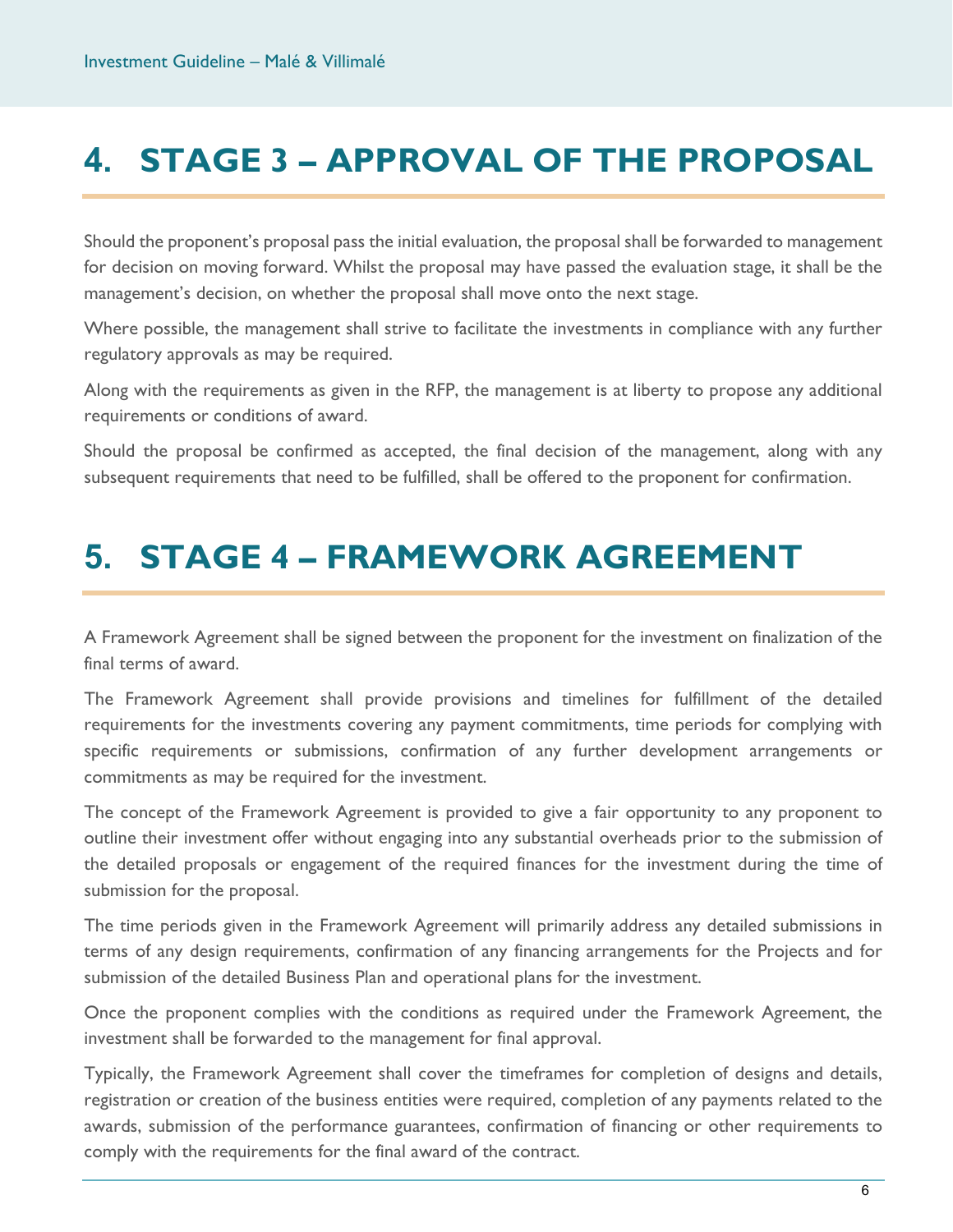# <span id="page-6-0"></span>**6. STAGE 5 – FINAL APPROVAL**

The management shall review the performance and compliance of the Framework Agreement and will give the final approval on the award of the investment opportunity, should the conditions as required have been met.

On confirmation of the award, the proponent shall be given the Letter of Award and the final Investment Agreement for review and confirmation.

# <span id="page-6-1"></span>**7. STAGE 6 – FINAL AGREEMENT**

Should both parties come to agreement on the terms of the final award of the investment, a final Investment Agreement shall be signed with the Proponent confirming the award of the Investment.

The terms of award shall be specific to the Proponents proposal and final terms of award shall reflect the agreements between all parties for undertaking the investment.

On signing of the final Agreement, the proponent shall be given access to the asset for commencement of implementation of the Investment.